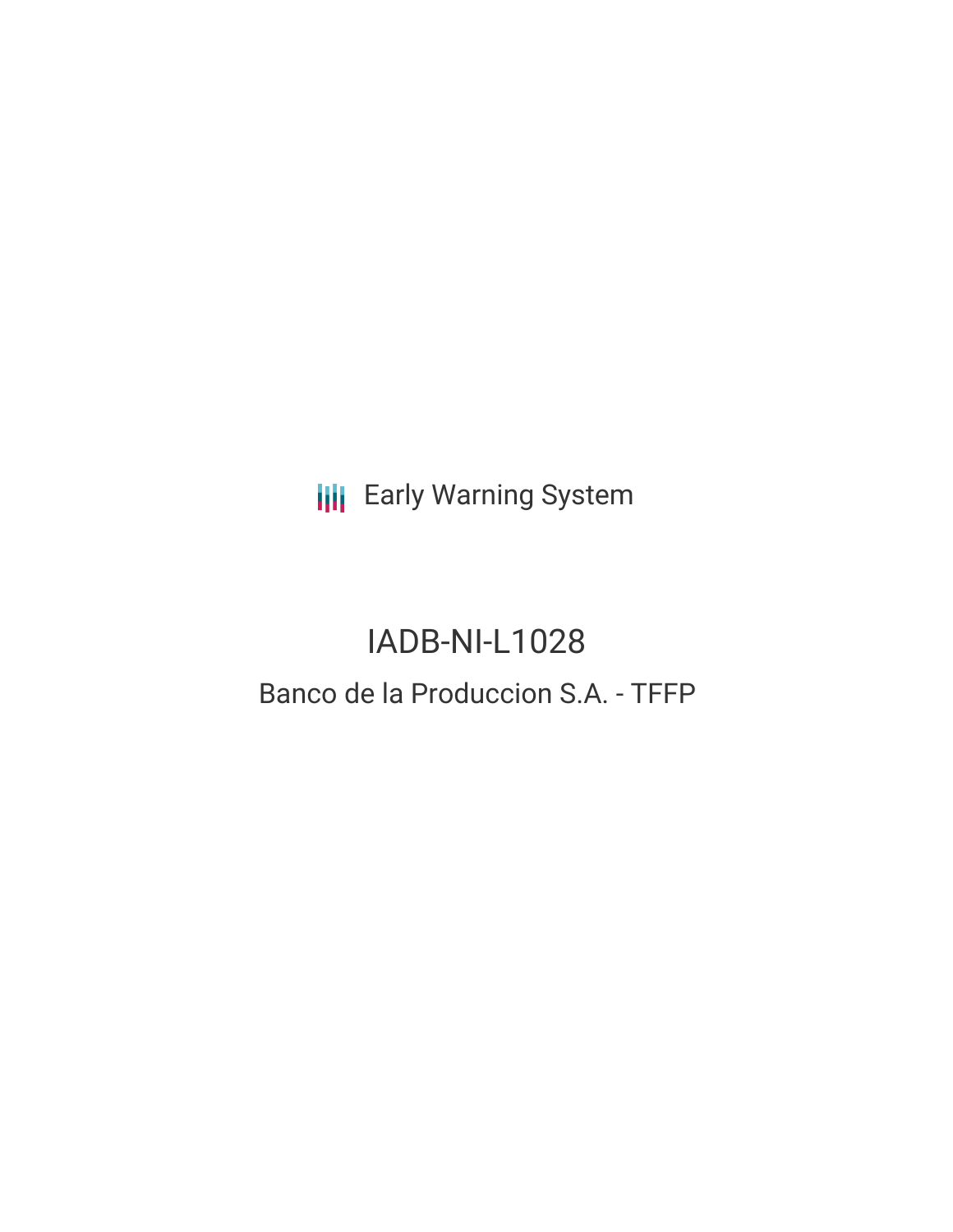| <b>Countries</b>               | Nicaragua                              |
|--------------------------------|----------------------------------------|
| <b>Financial Institutions</b>  | Inter-American Development Bank (IADB) |
| <b>Status</b>                  | Approved                               |
| <b>Bank Risk Rating</b>        | U                                      |
| <b>Voting Date</b>             | 2017-06-29                             |
| <b>Borrower</b>                | Banco de la Producción                 |
| <b>Sectors</b>                 | Finance, Industry and Trade            |
| <b>Investment Type(s)</b>      | Loan                                   |
| <b>Investment Amount (USD)</b> | $$21.12$ million                       |
| <b>Project Cost (USD)</b>      | \$10.00 million                        |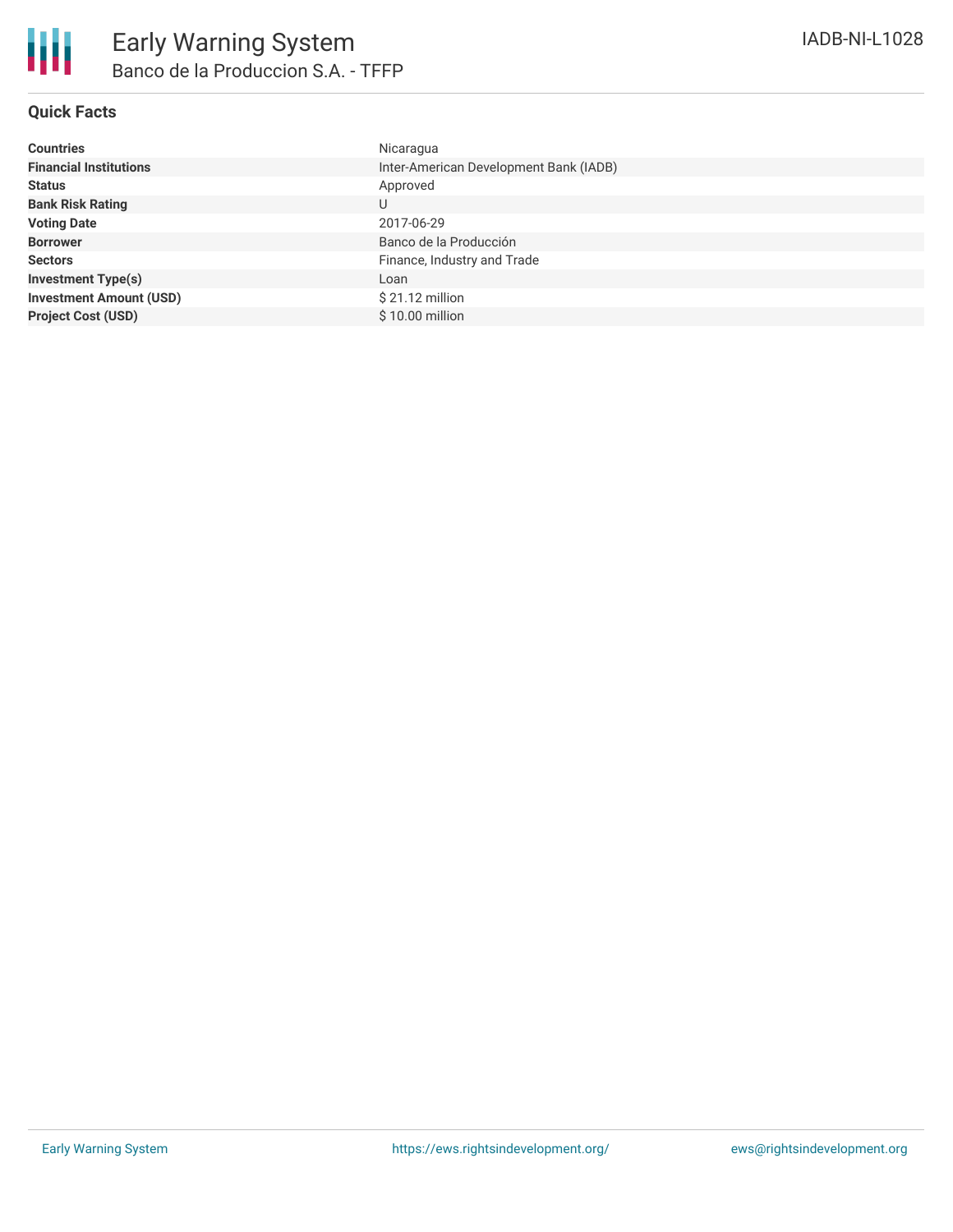## **Investment Description**

• Inter-American Development Bank (IADB)

Uncommitted TFFP line for up to US\$ 10mn (1 year tenor); seven loan operations to date. **Financial Intermediary**

Financial Intermediary: A commercial bank or financial institution that receives funds from a development bank. A financial intermediary then lends these funds to their clients (private actors) in the form of loans, bonds, guarantees and equity shares. Financial intermediaries include insurance, pension and equity funds. The direct financial relationship is between the development bank and the financial intermediary.

Banco de la [Producción,](file:///actor/214/) S.A. (Financial Intermediary)